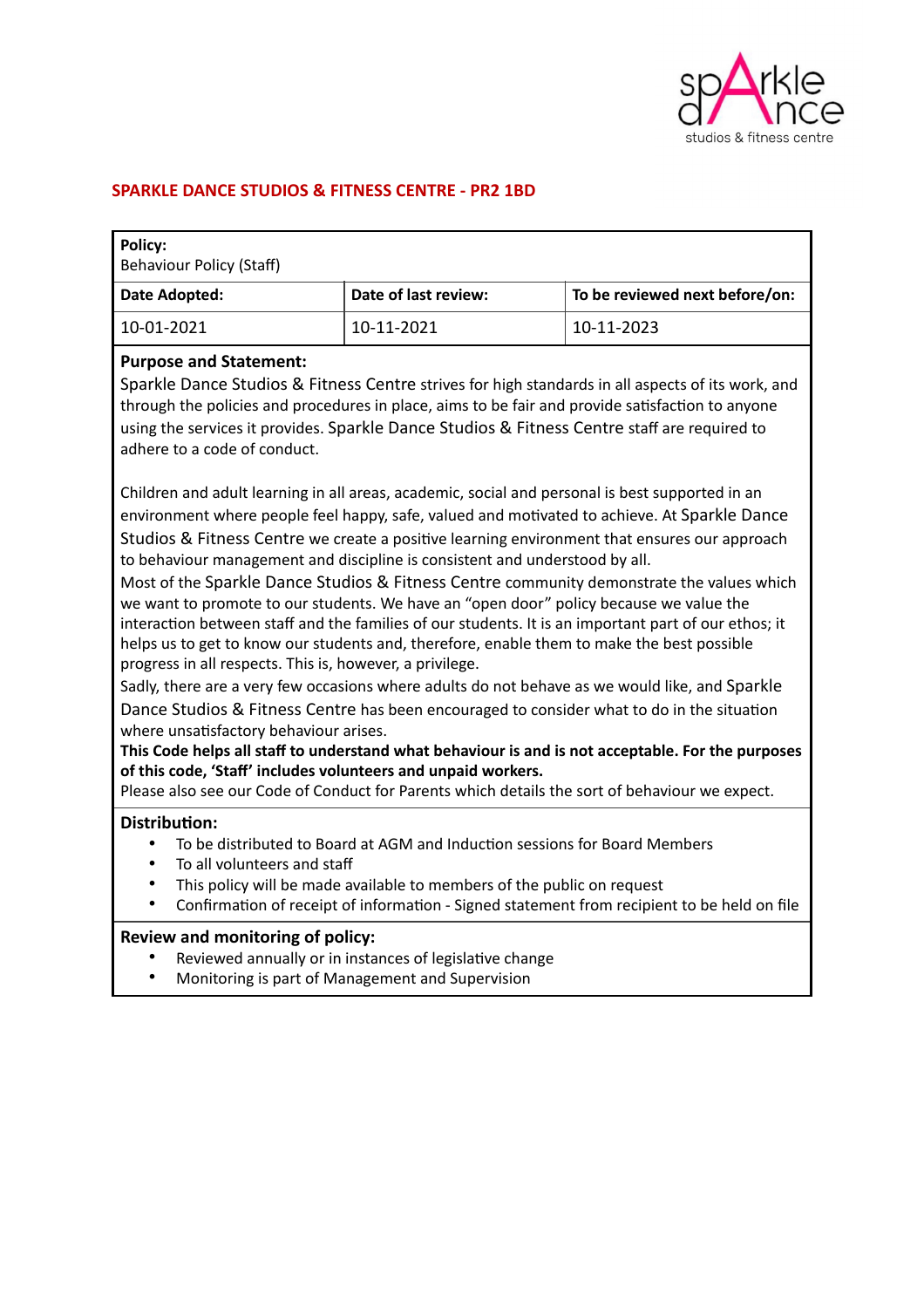### **The following policy is based on the below principles:**

- Sparkle Dance Studios & Fitness Centre recognises its staff as being fundamental to its success.
- All members of the Sparkle Dance Studios & Fitness Centre community have a right to expect that they learn and learn in a safe place.
- Sparkle Dance Studios & Fitness Centre expects every member of its community to respect, and behave in a considerate way towards, others.
- Sparkle Dance Studios & Fitness Centre expects every member of its community to be committed to safeguarding and child protection and would never want to harm a young person in any way.
- There will be a zero tolerance of violence, threatening behaviour and disorderly conduct, including abuse in all forms, against Sparkle Dance Studios & Fitness Centre staff or other members of the Sparkle Dance Studios & Fitness Centre community.
- Where such behaviour does occur, action will be taken to deal with the person or persons concerned.
- This document is to help all staff to understand what behaviour is and is not acceptable.

### **What do we mean by Abusive or Threatening Behaviour?**

The Public Order Act 1986 defines "disorderly conduct" as: verbal abuse, threatening abusive or insulting words or behaviour or any disorderly behaviour whereby a person is caused alarm, harassment or distress.

"Threatening behaviour" is when a person fears that violence or threat of violence is likely to be provoked. In an Sparkle Dance Studios & Fitness Centre context, this could mean someone shouting at a member of staff, either in person or on the phone; acting aggressively, including using intimidating body language, as well as actual violence. It also covers comments posted on social networking sites or situations where members of staff are approached off premises.

## **Staff Code of Conduct:**

Sparkle Dance Studios & Fitness Centre staff, volunteers and contracted artists are required to adhere to a code of conduct.

Any behaviour that is deemed unacceptable by the Sparkle Dance Studios & Fitness Centre management team and/or Board of Trustees, whether it is mentioned in the below code or not, shall result in disciplinary action. This document is to help all staff to understand what behaviour is and is not acceptable.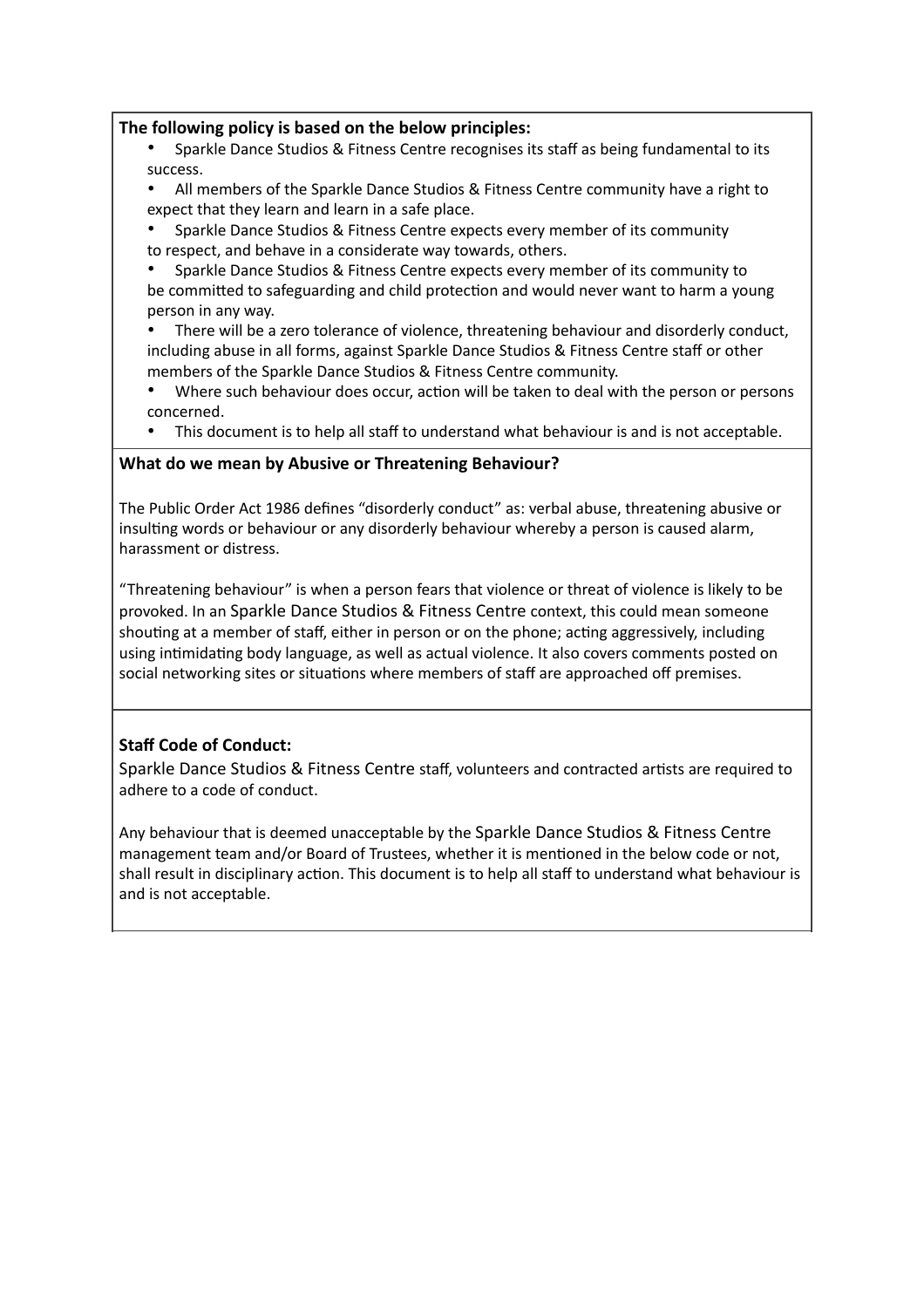## **General:**

All staff must set examples of behaviour and conduct which can be copied by students. Staff must therefore avoid using inappropriate or offensive language at all times. All staff's behaviour must be beyond reproach to encourage our students to do the same.

All staff must also avoid putting themselves at risk of allegations of abusive or unprofessional conduct. This includes limiting (as far as possible) 1:1 isolated contact with young people.

Staff must present themselves at all times in a professional manner, including their dress. This includes clothes and shoes suitable for movement, with no offensive imagery or slogans. We ask you to avoid any ripped trousers and skirts/dresses without leggings. Office staff must adhere to a smart/casual dress code.

Staff must take reasonable care of students under their supervision with the aim of ensuring their safety and welfare.

# **Safeguarding Students:**

Staff have a duty to safeguard students from:

- physical abuse
- sexual abuse
- emotional abuse
- neglect

Sparkle Dance Studios & Fitness Centre staff are in a position of trust and must never abuse this. This includes reporting incidents and concerns.

The duty to safeguard students includes the duty to report concerns about a student to the organisation's Designated Person (DP) for Child Protection.

Sparkle Dance Studios & Fitness Centre **DP is Harriet J Barlow.** 

Staff are provided with personal copies of the school's Child Protection Policy and Safeguarding Procedure and staff must be familiar with these documents.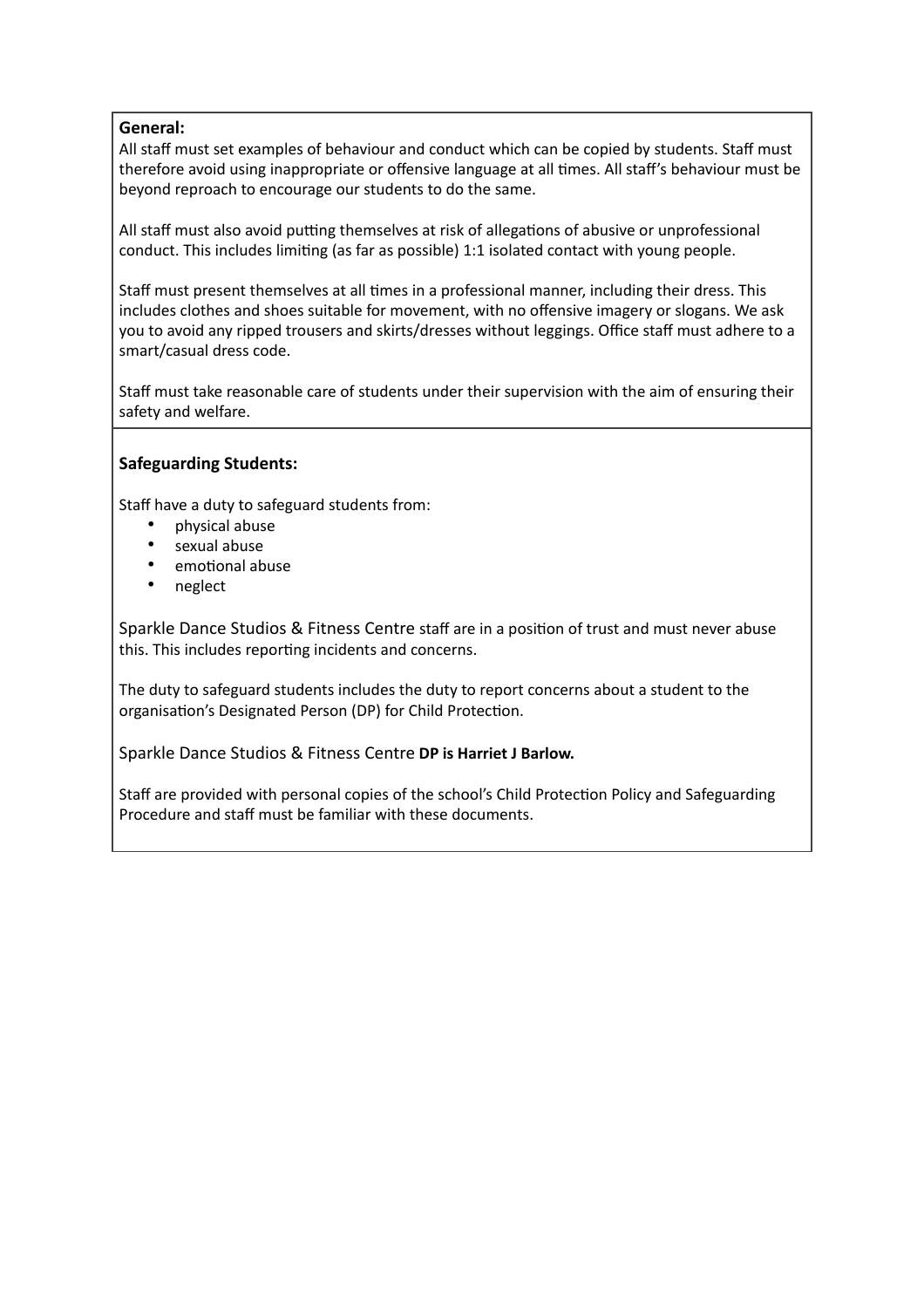## **Managing Behavioural Challenges:**

Staff must never demean or undermine pupils, their parents or carers, or colleagues. Staff must never raise their voice beyond what is appropriate and must never lose their temper.

Staff must understand that Sparkle Dance Studios & Fitness Centre is committed to allowing access to the arts for all and our Equal Opportunities policy. Therefore, some students may present different behavioural challenges than others. When appropriate, the [appropriate staff member] will alert the teacher to any special considerations or approaches.

Staff must never use other staff members as threats. E.g. "I'll send you to [staff member's name]".

Staff are expected to consult with the [appropriate staff member] before initiating any type of disciplinary measures.

Sparkle Dance Studios & Fitness Centre use a traffic light system to manage behavioural problems. This can only be initiated and advanced by the [appropriate staff member].

If a child is unsuitable in your class, and behavioural problems are causing concern, Sparkle Dance Studios & Fitness Centre will support you to the best of our ability.

### **Examples of appropriate disciplinary techniques:**

Splitting up groups who are not paying attention

Setting clear objectives and behavioural expectations

Rewarding good, positive behaviour (praise and Sparkle Dance Studios & Fitness Centre also allow stickers)

Time outs

Speaking to troublemakers

**Examples of inappropriate disciplinary techniques:**

Bribery of any kind (using sweets, money etc.)

Raising your voice/yelling Violence or threats of violence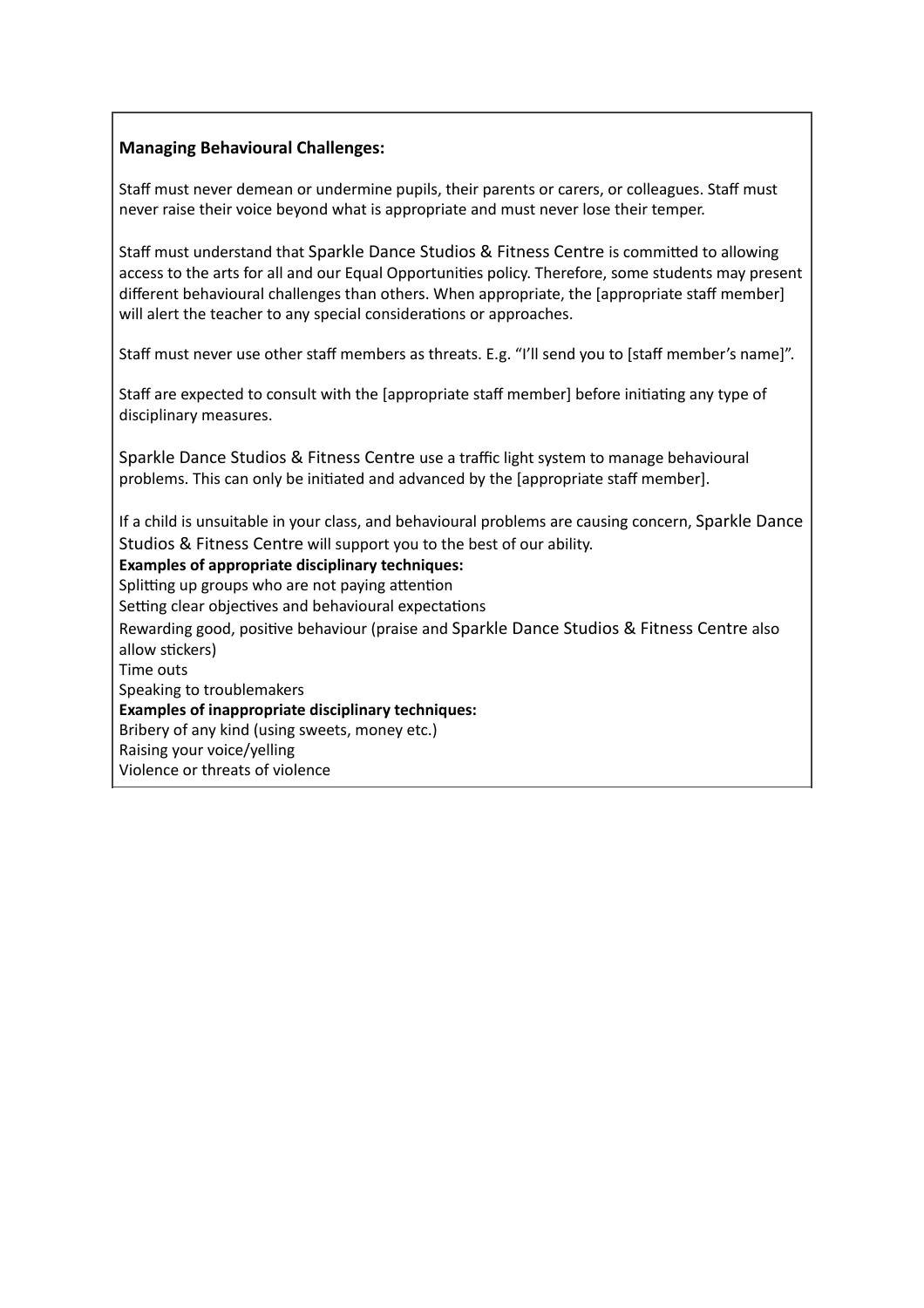# **Social Media and Relationship Management Policy:**

Defaming Sparkle Dance Studios & Fitness Centre via any public forum (including social media) is gross misconduct. If there is a problem, please raise it internally.

Staff must not engage in inappropriate use of social network sites which may bring themselves, Sparkle Dance Studios & Fitness Centre, the Sparkle Dance Studios & Fitness Centre community or employer into disrepute. Any posts which could bring the above into ill-repute will be dealt with according to the grievance and disciplinary procedure.

No staff member may ever enter into a relationship, of any kind, with a student. No staff member may ever enter into social contact, of any kind, with a student.

#### **Private communication via students/staff:**

Staff must not contact students privately. This includes private messaging over Email/Text/Twitter/ Facebook/Instagram/TikTok/Snap Chat and all other communication and social media channels.

Staff and volunteers may friend/follow other staff/volunteers via social media.

Staff must not friend/follow students via social media. If a student follows/friends a staff member via social media, the staff member must decline their request or 'block' them as soon as possible.

Students over the age of 11 can give Sparkle Dance Studios & Fitness Centre office staff a personal email account, but parents will always be copied into communication.

Email communication to students/parents must always be sent via a Sparkle Dance Studios & Fitness Centre office staff member.

#### **Public communication between student/staff:**

This includes (but is not limited to): Instagram Posts, Sparkle Dance Studios & Fitness Centre Facebook page communication and tweets/retweets.

This is allowed in moderation, but only if the information is relevant. E.g. a student tweeting saying how good a class was, is acceptable to reply to and retweet. However, a student tweeting about their homework or a personal problem is not acceptable to reply to via social media.

**In the case of student volunteers (a current Sparkle Dance Studios & Fitness Centre student aged 13-16 who also acts as a volunteer):** They can communicate with fellow students as always but must never use their position as a way in which to gain power or influence over other students. The [appropriate staff member] must be notified if a relationship (friendship or otherwise) with a student would compromise the volunteer's ability to help manage or engage with a course.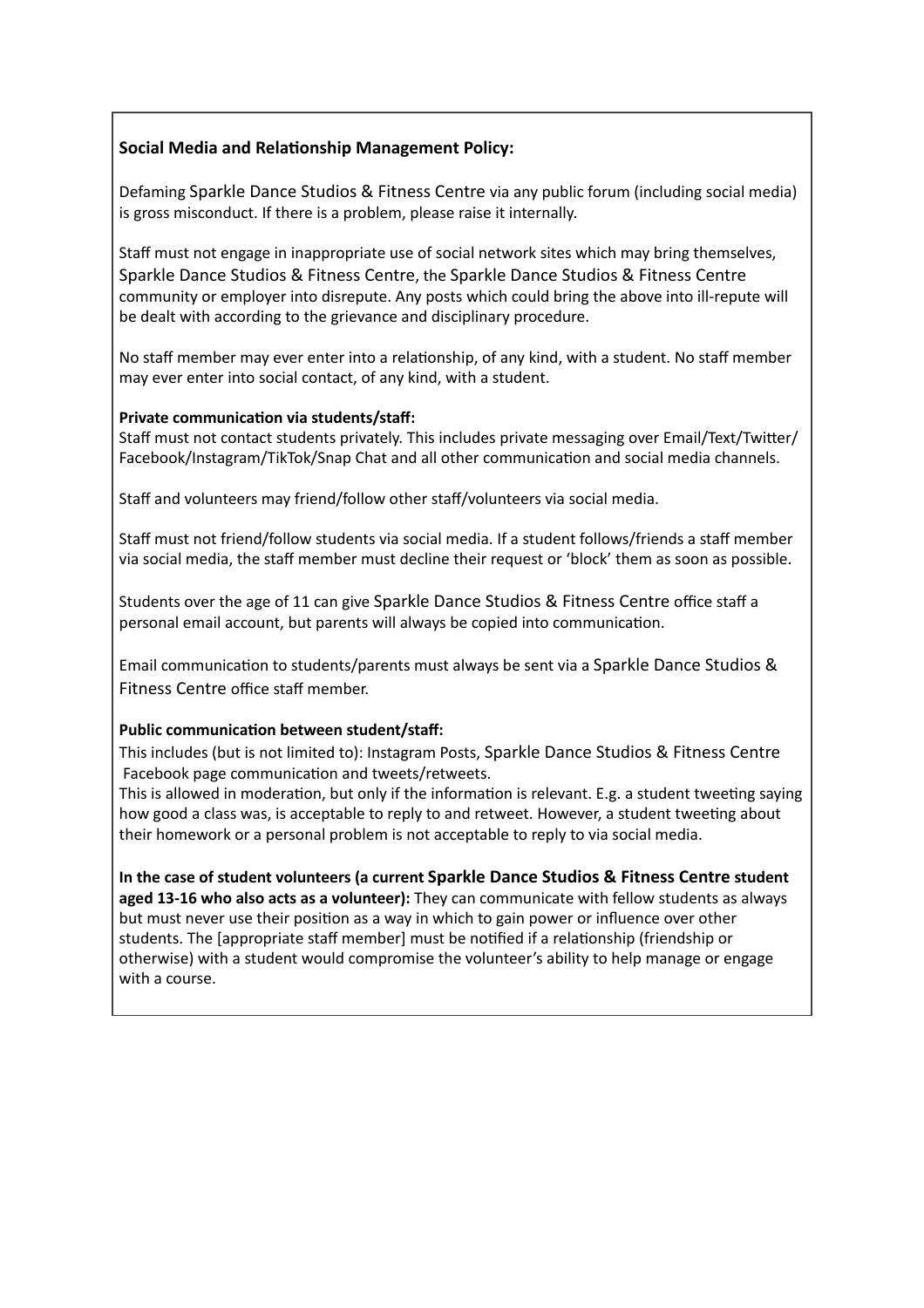# **Pupil/Student Development:**

Staff must comply with Sparkle Dance Studios & Fitness Centre policies and procedures that support the well-being and development of students.

Staff must co-operate and collaborate with colleagues and with external agencies (where necessary) to support the development of students.

Staff must follow reasonable instructions that support the development of students.

# **Honesty and Integrity:**

Staff must maintain high standards of honesty and integrity in their work. This includes the handling and claiming of money and the use of Sparkle Dance Studios & Fitness Centre property and facilities.

All staff must comply with the Bribery Act 2010. A person may be guilty of an offence of bribery under this act if they offer, promise or give financial advantage or other advantage to someone; or if they request, agree or accept, or receive a bribe from another person. If you believe that a person has failed to comply with the Bribery Act, you should refer to the Safeguarding procedure.

Gifts from suppliers or associates must be declared to the [appropriate staff member], except for "one off" token gifts from students or parents. Personal gifts from individual members of staff to students are inappropriate and could be misinterpreted.

## **Conduct Outside Work:**

Staff must not engage in conduct outside work which could seriously damage the reputation and standing of the organisation or the employee's own reputation or the reputation of other members of the Sparkle Dance Studios & Fitness Centre community. Criminal offences that involve violence or possession or use of illegal drugs or sexual misconduct are likely to be regarded as unacceptable.

Staff must exercise caution when using information technology and be aware of the risks to themselves and others.

Sparkle Dance Studios & Fitness Centre Staff must not advertise classes not run by Sparkle Dance Studios & Fitness Centre without express permission of the [appropriate staff member]. Sparkle Dance Studios & Fitness Centre staff must also not advertise or provide private sessions (in any capacity) to Sparkle Dance Studios & Fitness Centre Students without the knowledge of the Sparkle Dance Studios & Fitness Centre office.